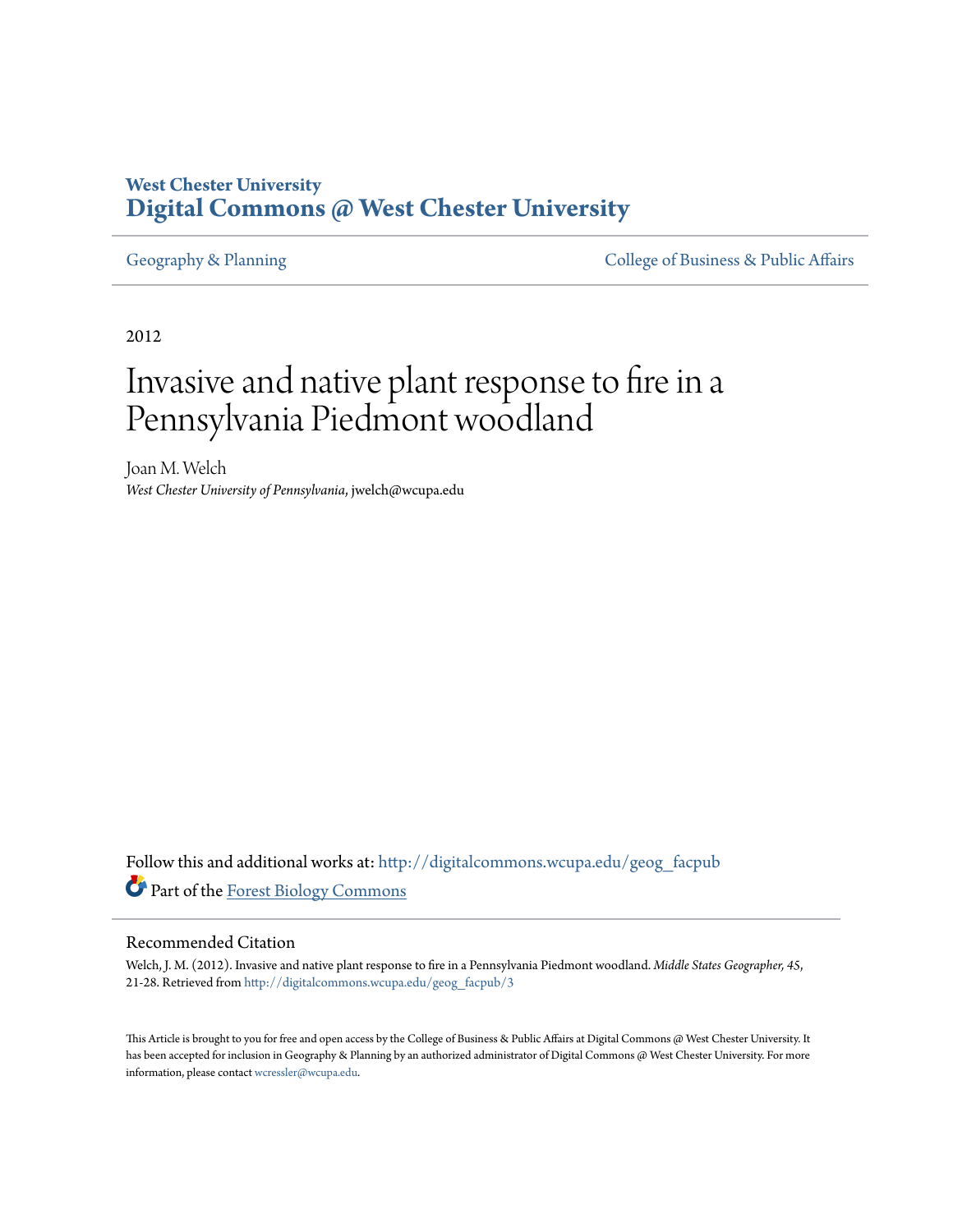### INVASIVE AND NATIVE PLANT RESPONSE TO FIRE IN A PENNSYLVANIA PIEDMONT WOODLAND

Joan M. Welch Department of Geography and Planning West Chester University West Chester, PA 19383

*ABSTRACT*: *Fragmentation and habitat conversion promote establishment of invasive species. Hibernia County*  Park, the research site, is located in the Piedmont region of southeastern Pennsylvania. To address issues of *invasive species management, Chester County Parks and Recreation carried out a prescribed fire in April 2006. The goal of this research was to assess the response of native and invasive understory vegetation to one dormant-season fire. We expected that there would be a significant decrease in understory plant cover, invasive species, woody stems, and trees with vines. Understory plant diversity was expected to increase. Fifteen forest plots were randomly located within a 5.9 hectare patch of woodland. A baseline vegetation survey was conducted in May-June 2005 with post-burn assessments in May-June 2006, 2007, 2008, 2010 and 2011. Researchers utilized 30-meter point intercept transects to gather data every 0.3 m for presence counts, species richness, and Shannon-Weiner diversity. Stem counts of woody species <2.5cm dbh were acquired within a 30 x 1 meter belt transect. Researchers identified trees in a 30 x 5 meter section of each transect and noted presence of vines. Baseline data revealed Japanese honeysuckle (Lonicera japonica) and multiflora rose (Rosa multiflora) as the dominant invasive species. Data analysis included a paired samples t-test for difference of means for baseline and post-burn year 6 averages. Results determined a significant difference at the p=0.05 level in point-intercept counts for Japanese honeysuckle and multiflora rose (decrease), invasive and native woody stems (increase), and species richness for woody stems (increase). T-test results were not significant for point-intercept species richness, Shannon-Wiener Species index, and number of trees with vines. A burn treatment plan is recommended to address management of invasive species.* 

*Keywords: prescribed fire, invasive plants, Piedmont forest, Lonicera japonica, Rosa multiflora*

#### **INTRODUCTION**

Forest fragmentation and disturbance have long been significant processes in human-dominated landscapes. In the eastern United States, human disturbance has influenced the composition and distribution of forests since the end of the last ice age (Dunmore 2000). Native American communities engaged in small-scale modification of their surroundings that included the use of fire (Russell 1983; Cronon 1983). European settlers ramped up the scale of landscape fragmentation and ecological disturbance. Much of the northeastern U.S. was deforested by the 1800s (Cronon 1983).

Continued disturbance and fragmentation of forested landscapes have changed the composition and diversity of eastern forests (Abrams 1992, Dyer 2006, Lorimer et al. 1994, and Shumway et al. 2001). Fragmentation increases edge habitat which alters well-established microclimates that native plant species have adapted to over evolutionary time (Matlack 1994; Kolb and Diekmann 2004). These edge habitats experience frequent disturbance which makes them susceptible to colonization by opportunistic weedy species some of which are introduced or invasive plants. As forest patches decrease in size and associated edge area increases, interior forest habitat decreases along with native plant diversity (Yurkonis and Meiners 2004; Saladyga 2006).

To assess the impact of invasive species in a native ecosystem, Yurkonis and Meiners (2004) examined the effects of Japanese honeysuckle (*Lonicera japonica*) in a successional-stage ecosystem. The results of their research showed that species richness declined with increasing intensity of Japanese honeysuckle invasion, and that Japanese honeysuckle was strongly associated with the loss of local diversity. The authors suggest that the invasion of Japanese honeysuckle disrupted community dynamics by inhibiting seed germination and establishment of other species (Yurkonis and Meiners 2004; Saladyga 2006).

In order to evaluate mechanisms for decreasing or inhibiting invasive plants in forest ecosystems, Dolan and Parker (2004) designed an experiment that applied two disturbance treatments to the forest understory. The objective was to determine how prescribed fire and mechanical understory removal affect woody species regeneration and herbaceous species diversity. They found that burning and mechanical removal had similar effects as each treatment resulted in no significant difference in diversity measured by the Shannon-Weiner index (Dolan and Parker 2004).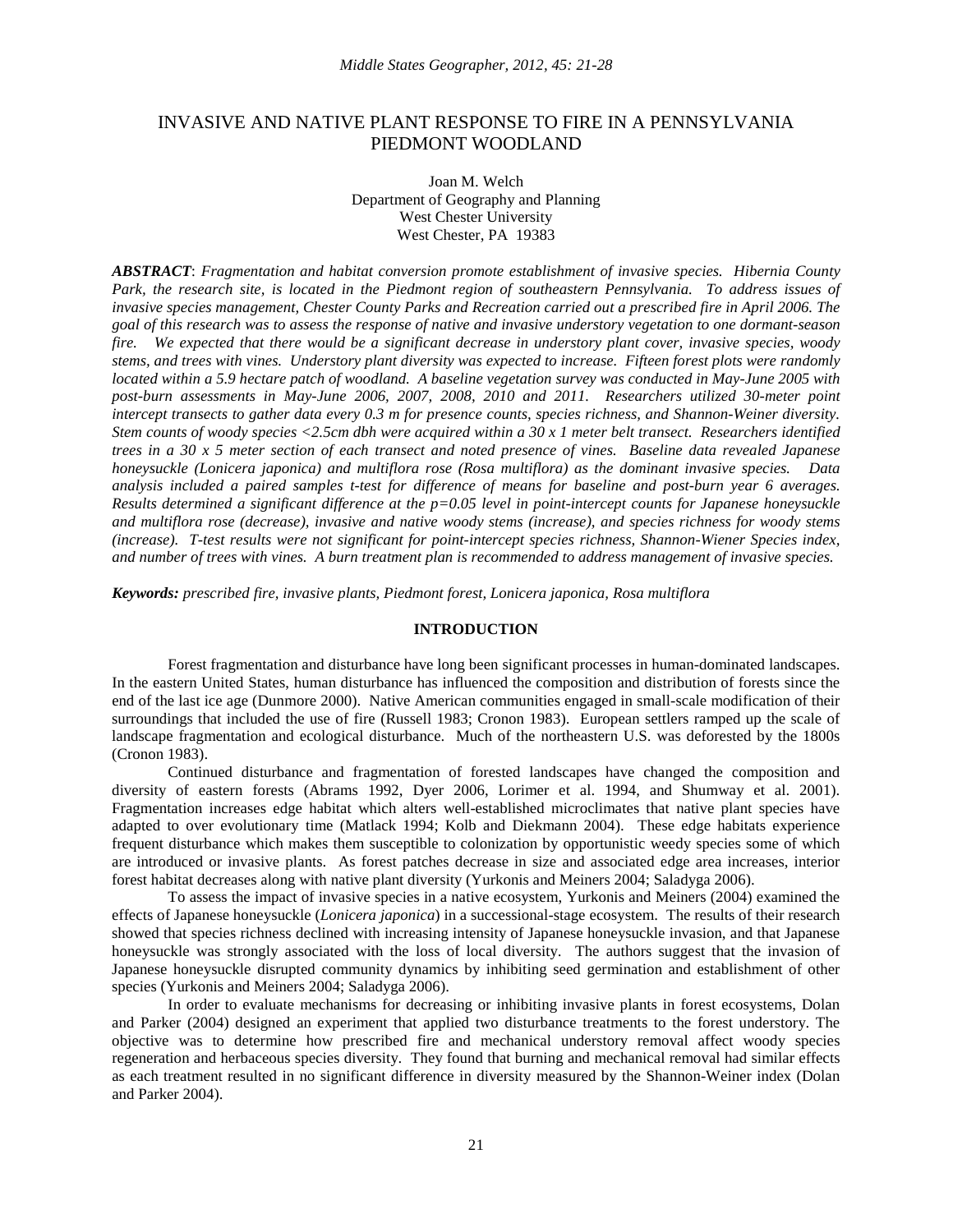In 1994, Hutchinson and colleagues (2005) began a research project to study the effects of prescribed fire on oak forests found on a part of the Allegheny Plateau that was never glaciated in southern Ohio. Their research goal was to evaluate the response of herbaceous plants to fire over a 5-year period. This project was initiated in response to an increase in shade-tolerant species such as red maple (*Acer rubrum*) in forests of the eastern United States attributed to fire suppression (Abrams 1998; Maurice et al. 2004; Saladyga 2006).

The four study sites shared similar characteristics such as elevation, soil, geology and topographic relief. Prescribed fires were carried out between late March and mid-April over a 5-year period. The results showed that prescribed fires did not significantly change the herbaceous understory of the mixed-oak forest. Areas that were burned exhibited greater small-scale species richness as compared to areas that were not burned, but differences were not statistically significant. Low intensity fires did not alter soil moisture, light availability, or soil nitrogen availability (Hutchinson et al. 2005).

To restore forest communities using prescribed fire, consideration should be given to the timing, frequency, and intensity of fire as this impacts the survival of individual plant species. Research presented previously suggests that a low intensity, dormant season fire could serve as a management tool to reduce invasive plants, and not disturb the distribution and success of native plants in an eastern deciduous forest (Saladyga 2006).

#### **Research Objectives**

The primary objective of this study was to document changes in understory structure and composition in response to one, dormant-season prescribed fire. Chester County Parks and Recreation wanted to evaluate the effectiveness of prescribed fire as a management tool to control invasive plants. More specifically, this research evaluated how invasive and native plant species respond to fire in a forest patch typical of the northeast Piedmont region. We anticipated that there were would be a notable loss of understory invasive species plant cover, and woody stem counts. Understory diversity was expected to increase following the initial burn treatment. The number of trees with vines was also expected to decrease.

#### **Study Site Description**

The study site is located in the Piedmont physiographic province of southeastern Pennsylvania, a landscape of gently rolling hills and stream valleys (N 40°1´40.15, W 75°50´29.00). The specific woodland under investigation is located within Hibernia County Park (HCP) in western Chester County (Figure 1).



Figure 1. Hibernia County Park (HCP) highlighted by dashed box (Saladyga 2006).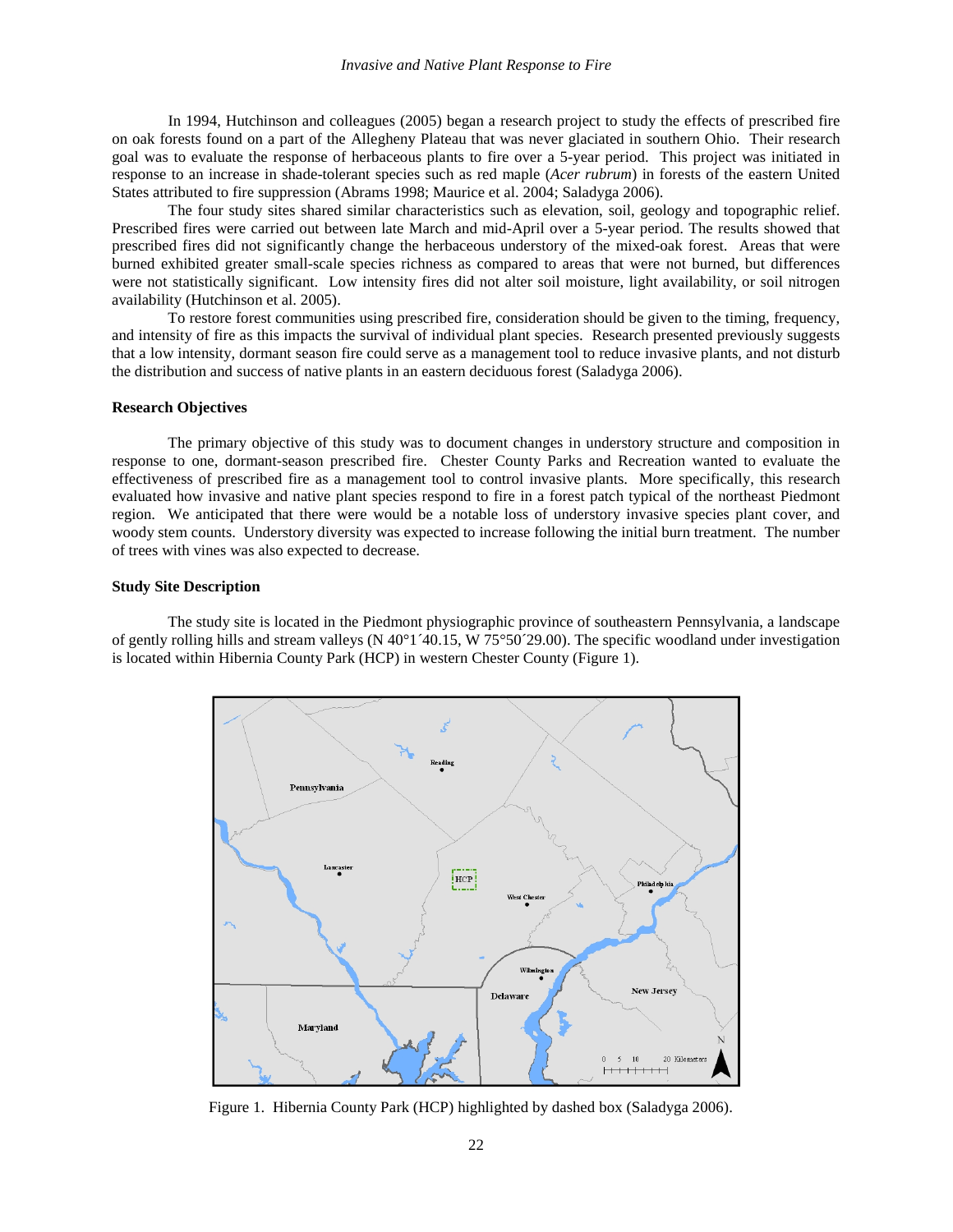The Park is located within a suburban area with large-lot residential properties interspersed with remnant, small-scale agriculture. Chester County Parks and Recreation identified five contiguous burn units for restoration efforts along a south-facing bank of the west branch of Brandywine Creek. Based on data collected for the longterm objective of monitoring oak regeneration, the forest within the study area can be characterized as a Tulip poplar/red maple (*Liriodendron tulipifera*/*Acer rubrum*) association. By frequency of occurrence, mid-canopy trees include red maple, American elm (*Ulmus americana*), black cherry (*Prunus serotina*), blackhaw (*Viburnum prunifolium*), bladdernut (*Staphylea trifolia*) and spicebush (*Lindera benzoin*) (Saladyga 2006).

#### **METHODS**

The initial prescribed burn was conducted in late April 2006 and included the approximately 5.9 hectares of a contiguous patch of woodland (Figure 2). The woodlands were bound by park roads in all directions except south, where they were bordered by the floodplain of the West Branch of Brandywine Creek.



Figure 2. Hibernia County Park Burn unit and forest plot location map (Saladyga 2006).

The objectives of the prescribed fire management plan were to consume 75% of the leaf litter, top kill 75% of oak competitor saplings (i.e. *Liriodendron tulipifera*, *Fagus grandifolia*, and *Acer rubrum*), and top kill 75% of invasive species (i.e. *Rosa multiflora*, *Lonicera japonica*, and *Celastrus orbiculata*) (Vickers and Spencer 2006). The goal was to produce a low intensity fire to promote oak regeneration and restore native understory vegetation (Saladyga 2006).

Using the existing network of park trails and roads, researchers organized the study site into 5 burn units for fire management and control. Forest plots were randomly located by overlaying the UTM grid (NAD 83 zone 18) on the burn units with 3 plots per burn unit. Coordinates and aspect of possible plots (n = 15; 3 per unit) were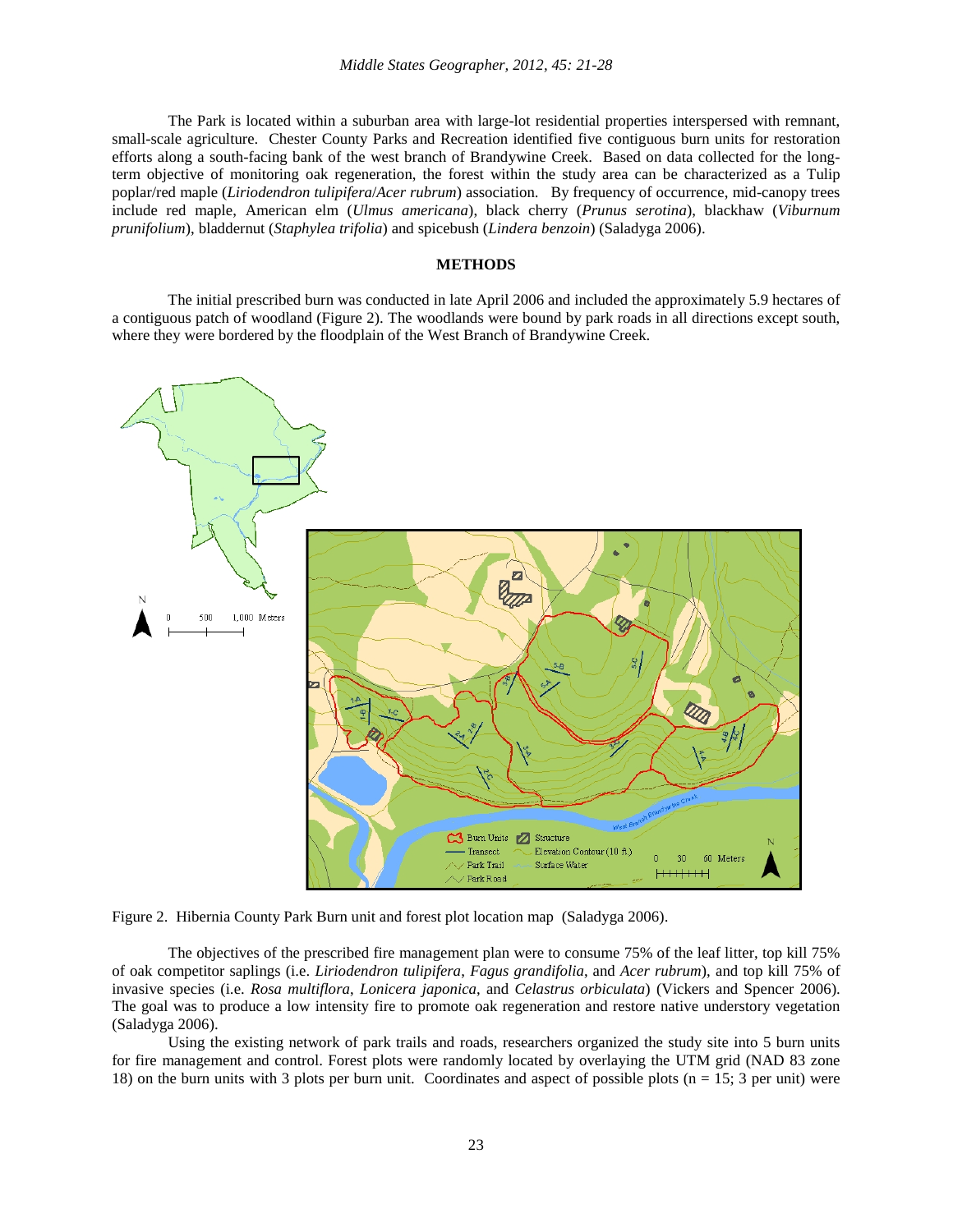selected using a random numbers generator. In February 2005, these 15 plots were located in the field (Saladyga 2006). The basic sampling unit was a 30 x 6 meter plot (Figure 3).





To determine overstory structure and composition, all tree species greater than 2.5cm diameter at breast height (dbh) within a 30m x 5m section of the plot were mapped and tagged. Researchers noted presence and species of vines on the trunk or in the canopy of all trees. Within the remaining 30m x 1m area of the plot, stem counts of all tree (< 2.5cm dbh) and shrub species were recorded. For all forest plots, we randomly assigned the side in which overstory tree or stem data were recorded in relation to plot origin (0m). Additionally, the dividing transect functioned as a point-intercept line along which all species less than or equal to 1.5 meters in height were identified every 0.3m when contacted by a 0.635cm diameter height pole. Each species that touched the height pole was recorded at each point in order to obtain intercept counts (Saladyga 2006).

Baseline vegetation sampling took place in June 2005, which excluded some early spring and late summer ephemerals from the data. In May/June 2006, 2007, 2008, 2010 and 2011, post-burn vegetation data were collected to assess changes in understory species composition and structure in response to one prescribed fire.

Summary statistics were calculated to build a comparison between baseline and post-burn values and to create graphics to visually portray the changes from the baseline data and the post-burn years. To assess the changes between baseline and post-burn year 6 data, a paired samples t- test of difference between the means for the point, shrub, and tree data evaluates the change. In all cases, the test is one-tailed because we hypothesize that the point data average number per transect for invasive species will decrease after the fire, that species richness (number) and diversity will increase, shrub stems for invasive species will decline, shrub species richness (number) will increase, and number of trees with vines will decrease. Each baseline/post-burn test allowed for the assessment of response of native and invasive understory plants following one, dormant-season prescribed fire.

#### **RESULTS**

#### **Point-intercept Count Data**

Analysis of baseline vegetation data determined that Japanese honeysuckle (*Lonicera japonica*) and Multiflora rose (*Rosa multiflora*) are the two most prevalent invasive plants at the study site (Saladyga 2006). Figure 4 shows the total counts for all invasive species for the baseline data from 2005 and the post-burn year 6 (2011). Other invasives encountered included; garlic mustard (*Alliaria petiolata*), Oriental bittersweet (*Celastrus orbiculatus*), wineberry (*Rubus phoenicolasius*), Norway maple (*Acer platanoides*), Japanese knotweed (*Polygonum cuspidatum*), burning bush (*Euonymous alata*), and Tree of heaven (*Ailanthus altissima*). A post-burn assessment of invasive species count data added Woodland strawberry (*Fragaria vesca*), and Bush honeysuckle (*Lonicera maakii*). The count data for all invasive species declined precipitously after the fire in 2006, and then recovered slowly. Native species also declined and then recovered as depicted in Figure 5. The Shannon-Weiner diversity index (SWDI), an index sensitive to species richness and abundance of individuals, was calculated for each forest plot and then averaged (n=15). Baseline data analysis indicated a mean SWDI of 2.42 across the study area, and the average value for post-burn year 6 was 2.36. Both Species Richness (total number of species) and the Shannon-Weiner diversity index decreased after the fire and then recovered (see Figure 6). The t-test results for species richness and the Shannon-Weiner index were not significant at the p=0.05 level.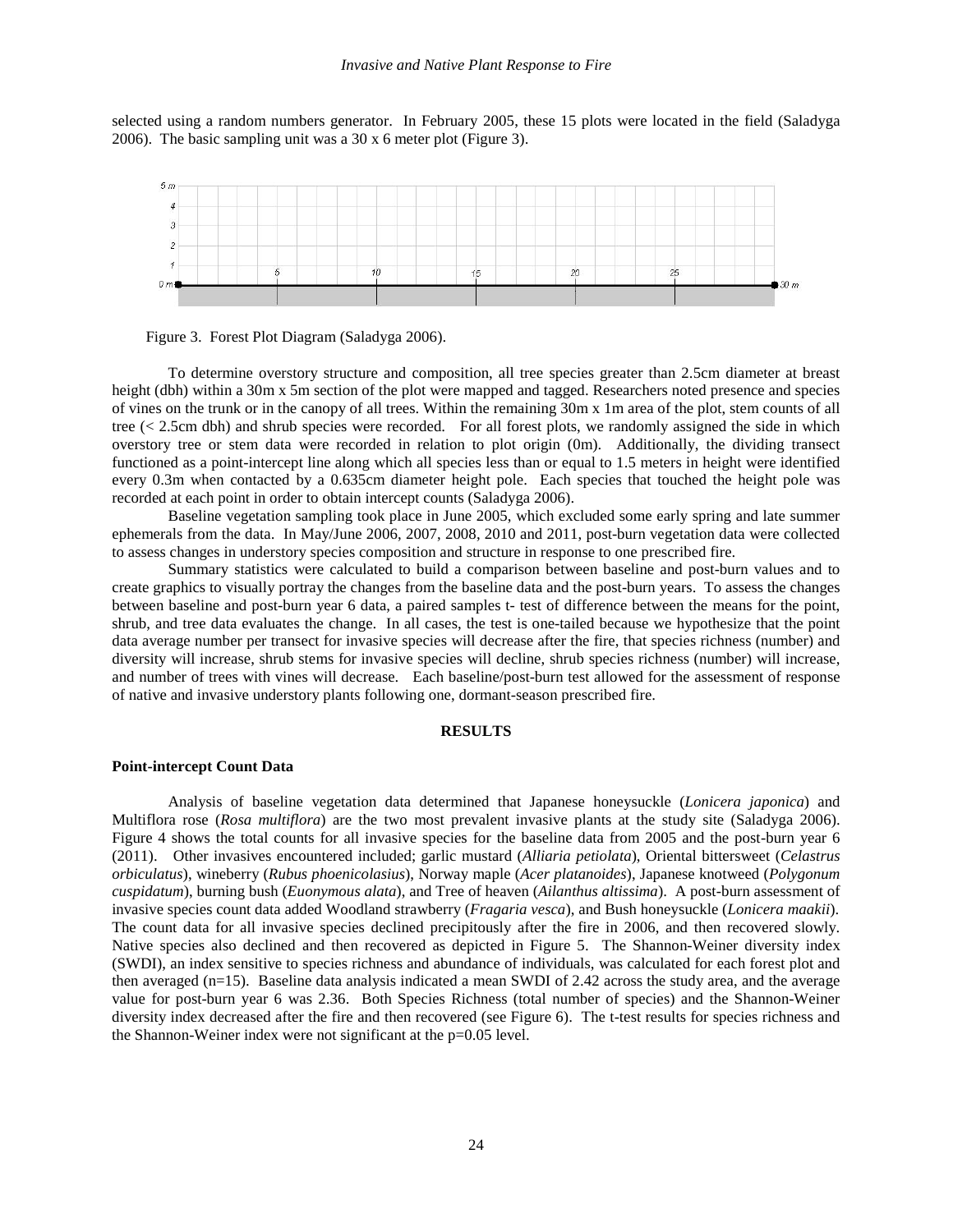

Figure 4. Total counts and proportions of invasive species for baseline 2005 (left) and post-burn year 6 (right).



Figure 5. Average number of counts per transect (n=15) for invasive and native plants.



Figure 6. Average number of species (richness) and Shannon-Weiner Diversity Index per transect (n=15).

The paired samples t-test of difference of means for the average number of Japanese honeysuckle and multiflora rose between the baseline and post-burn year 6 data was significant  $(n=15, p=0.005$  and 0.002 respectively) with a decrease over time (see Table 1).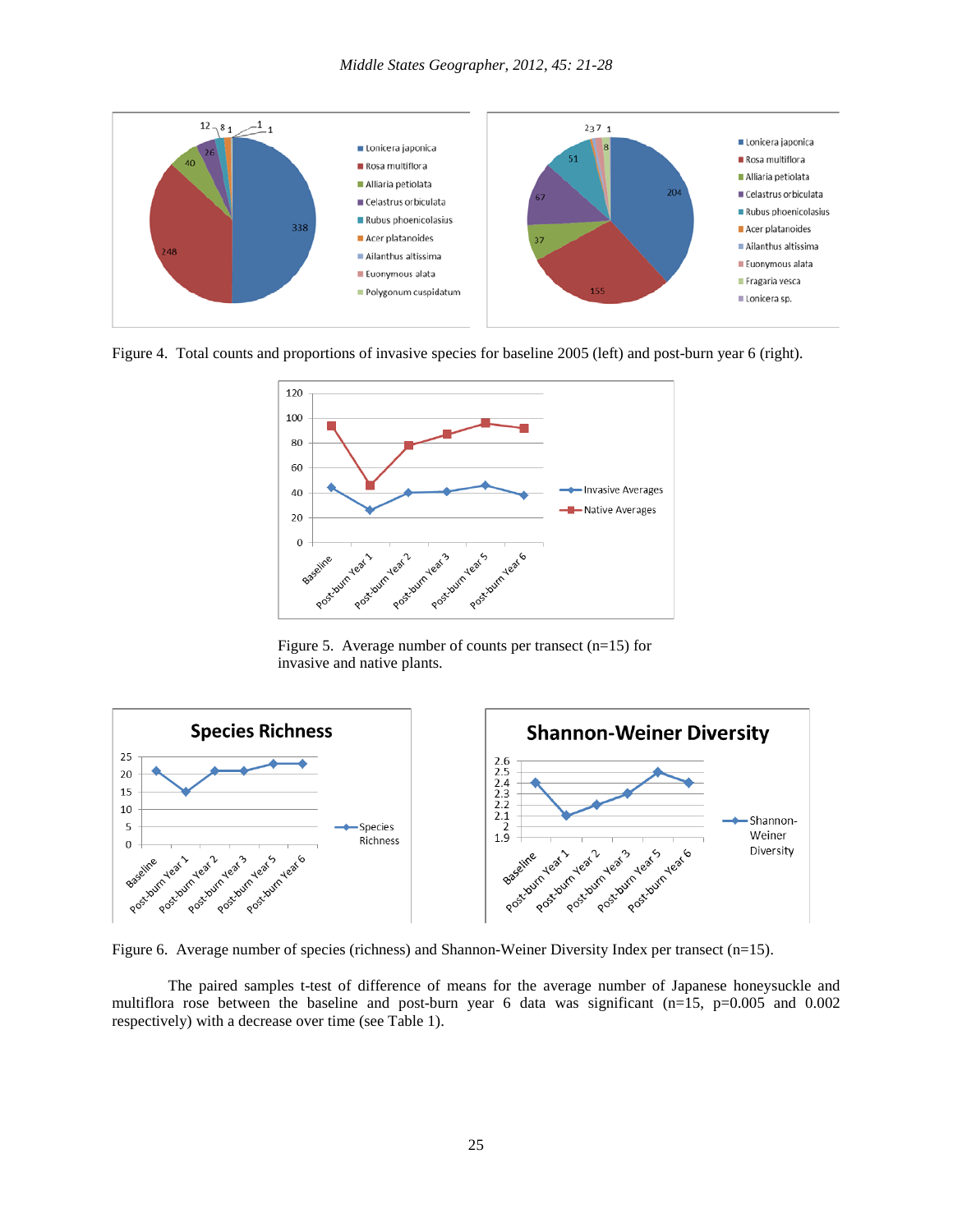|  |  |  |  |  |  |  |  | Table 1. Mean values for point-intercept numbers of Japanese honeysuckle and Multiflora rose |
|--|--|--|--|--|--|--|--|----------------------------------------------------------------------------------------------|
|--|--|--|--|--|--|--|--|----------------------------------------------------------------------------------------------|

| <b>Mean Points <math>(n=15)</math></b> | Baseline | Post-Burn Year 6 |
|----------------------------------------|----------|------------------|
| Lonicera japonica                      | 22.5     | 13.6             |
| Rosa multiflora                        | 16.5     | 10.3             |

#### **Understory Trees and Shrubs**

Mean baseline stem counts for both invasive and native woody plants dropped after the fire, and then recovered considerably as shown in Figure 7. There is a statistically significant difference in the mean stem count  $(n=15)$  comparing the baseline to post-burn year 6 for native  $(p=0.002)$  and invasive  $(p=0.000)$  stems, but rather than the hypothesized decrease, there was an increase (see Table 2). Species richness for woody stems declined after the fire and then recovered (see Figure 8), and the paired samples t-test was significant  $(p=0.000)$  with an increase after the fire (Table 2).



Figure 7. Average number of stems for invasive and native species per transect (n=15).

Figure 8. Average number of species (Richness) off woody stems per transect (n=15).

Table 2. Mean values for Number of Stems and Species Richness for stems

| Means $(n=15)$          | <b>Baseline</b> | Post-burn Year 6 |
|-------------------------|-----------------|------------------|
| <b>Native stems</b>     | 114.8           | 165.7            |
| <b>Invasive stems</b>   | 45.7            | 178              |
| <b>Species Richness</b> | 11.6            | 17.5             |
|                         |                 |                  |

**Vine Growth on Trees** 

The mean number of trees per plot declined over the study period. The mean number of trees with vines dropped after the fire, and then recovered. There was no statistically significant difference at the  $p=0.05$  level between the baseline (4.7) and post-burn year 6 (5.4) for the average number of trees with vines.

#### **DISCUSSION & CONCLUSIONS**

This study has shown that fragmentation of the forest landscape has promoted establishment of invasive species associated with disturbed edge habitat (e.g. Japanese honeysuckle and multiflora rose) (Saladyga 2006). Vegetation response to fire varied spatially following the initial burn treatment and influenced the results of the research. Burn unit 1 at the western end of the study area had numerous seeps and springs running throughout that created wet conditions. Fire intensity was extremely low and there was low consumption of leaf litter and poor top kill of invasive species. As this burn unit sits on the edge of the study area, the edge effect was also pronounced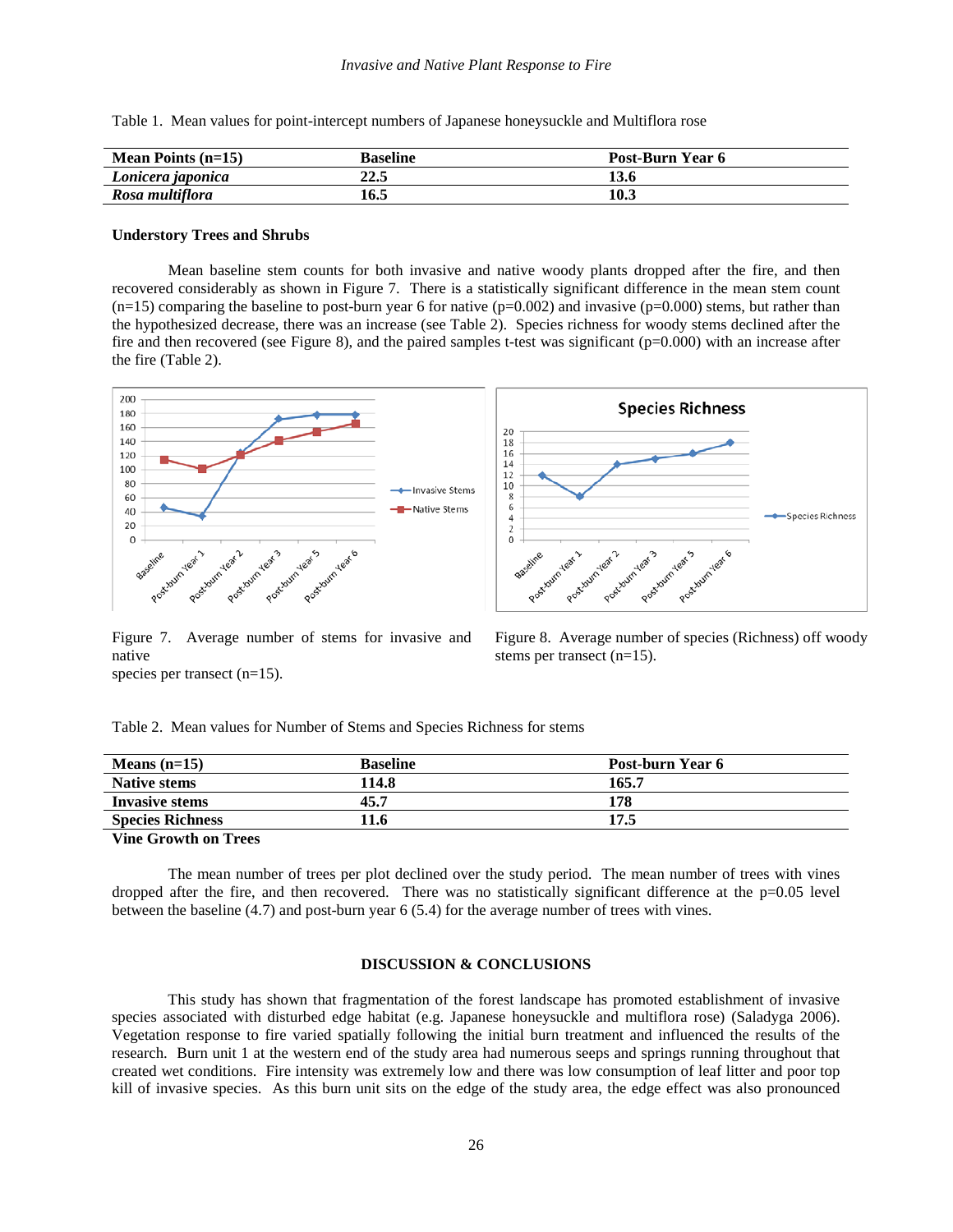with extensive patches of multiflora rose which were not killed in the prescribed burn. This contributed to higher than expected numbers of invasive plant stems after post-burn recovery from the fire.

The location of plot 3B was also problematic in that it was close to a popular trail head and the edge of the woodlands. There was also a small wetlands area included in the plot as indicated by the presence of skunk cabbage (*Symplocarpus foetidus*) that reduced the intensity of the fire. In short, plots in Unit 1 and 3B did not burn well and should be considered for other management strategies other than fire. The invasive woody stem counts were higher than expected after the fire, and these plots may have contributed to this outcome.

As expected, there was a significant reduction in understory species richness and Shannon-Weiner diversity for the first post-fire year (Wang and Kemball 2005; Saladyga 2006). Both measures of species diversity recovered to pre-burn levels for the point-intercept data, and were significantly higher for the woody stem data. Weather conditions varied throughout the study period and may have influenced spring vegetation vigor. In particular, the years immediately following the fire were drier than normal until the winter of 2009-2010 during which we received higher than average snowfall. The spring flora in post-burn year 5 was notably more vigorous.

Mean point-intercept counts of Japanese honeysuckle were significantly reduced by the prescribed fire. Japanese honeysuckle exhibits a number of characteristics such as plasticity in leaf phenology and morphology that contribute to its success across a range of habitats (Schierenbeck 2004). In a woodland habitat, its ability to climb up into the canopy combined with its semi-evergreen character adds to its competitive advantage (Carter and Teramura 1988). Japanese honeysuckle creates an open, thick mat that suppresses native herbs, shrubs, and tree saplings (Schierenbeck 2004; Saladyga 2006). The research results support the use of frequent fire treatments to prevent and suppress the spread of Japanese honeysuckle vine at this site. As the native plant community recovered sufficiently within 5 years after the initial burn, carrying out a prescribed burn every 5 years could serve to effectively manage Japanese honeysuckle without harming the native plant community.

The prescribed burn resulted in a significant reduction in the point-intercept presence of multiflora rose across the study area except as noted for burn unit 1 and plot 3B. As a species found in more open habitats, multiflora rose responds to greater light availability, but where there is also woody structure for bird perch sites. Invasion of rose seedlings occurs frequently under bird perch sites because there is better germination of seeds after passing through the digestive tract of birds (Schery 1977; Saladyga 2006). The results of this research suggest that prescribed fire would be an effective management tool for control and suppression of multiflora rose in a woodland habitat, and that a five-year burn schedule would not adversely impact the native plant understory.

Low-intensity fire was effective at killing vines on trees without killing the tree itself. While vines did return to grow on trees in the study area, they were reduced in vigor and height. Establishing a prescribed fire management plan for the woodlands at Hibernia County Park would serve to reduce invasive plants in the areas where fire intensity can be maintained. In areas of the woodlands that are too wet too burn well, other management strategies should be considered.

The goal of restoration at woodland sites similar to Hibernia County Park should be to maximize the relatively stable environment of the forest interior and reduce edge area and the disturbances that create it (Saladyga 2006). A prescribed fire plan on a five year rotation in combination with mechanical removal in areas that do not burn well would serve to effectively manage and suppress dominant invasive species at this site without disrupting the native plant community. Additional research on the response of these plant communities to fire in a fragmented suburban landscape would advance our understanding of vegetation dynamics in woodland communities.

#### **ACKNOWLEDGEMENTS**

Special thanks go to the anonymous reviewer and editor whose comments significantly improved the research article; to Robert Bale, Mark Mattie and Michael McGeehin formerly of the Chester County Parks and Recreation Department who assisted with the initial research project design and data collection, and; Thomas Saladyga whose Master's thesis project provided the baseline and post-fire year one data for the research project.

#### **REFERENCES**

Abrams, M.D. 1992. Fire and the development of oak forests. *Bioscience.* 42: 346-353.

Abrams, M.D. 1998. The red maple paradox: what explains the widespread expansion of red maple in eastern forests. *Bioscience.* 48: 355-364.